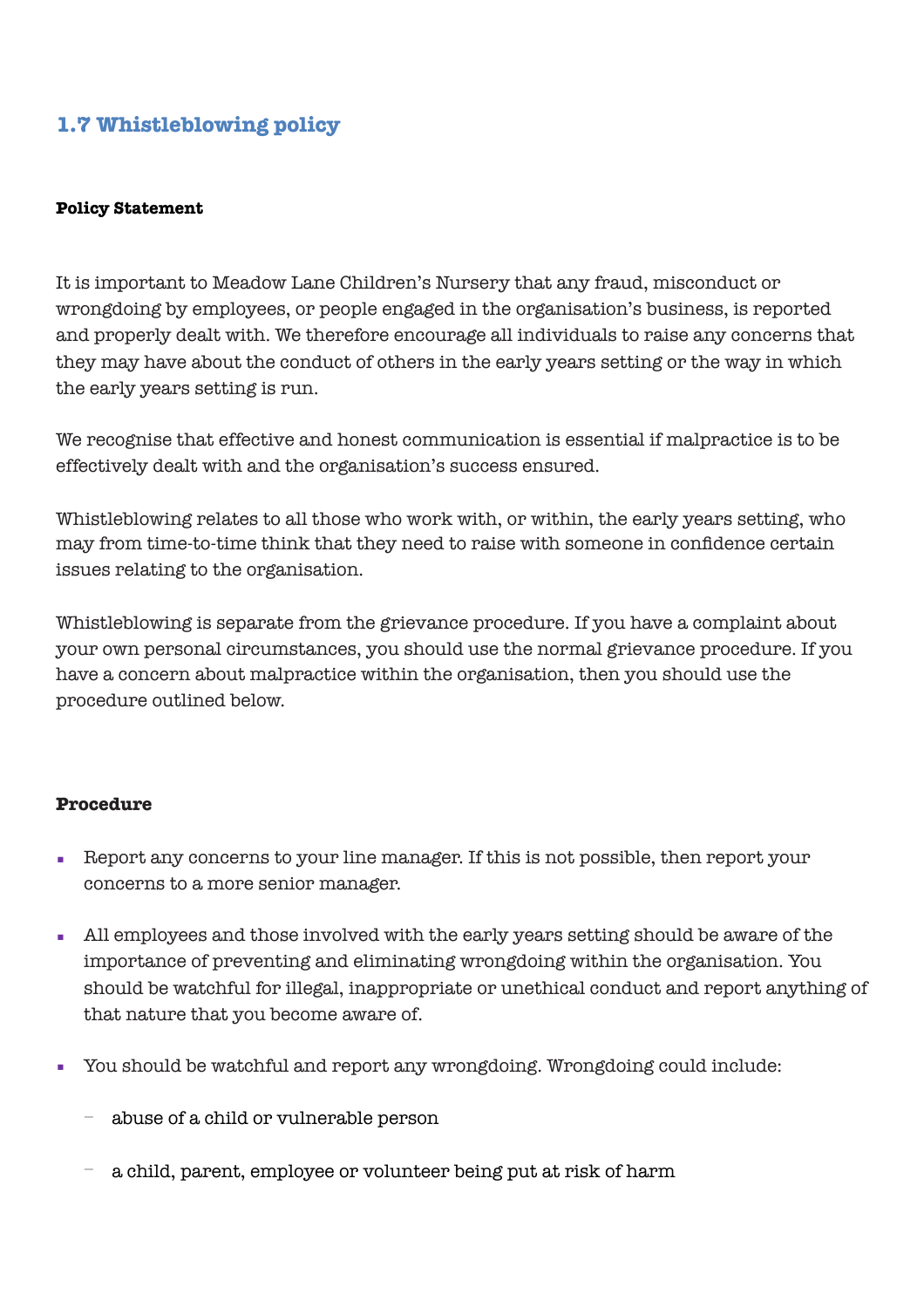- − unsafe working practices
- a failure to comply with statutory or legal obligations
- − a criminal offence which has or is about to be committed
- − the use of unsafe equipment
- − falsification of financial records
- − bribery and/or corruption which has taken or is about to take place
- − covering up wrongdoing or malpractice
- Any matter you raise under this procedure will be investigated thoroughly, promptly and confidentially, and the outcome of the investigation will be reported back to you.
- You will not be victimised for raising a matter under this procedure. This means that your continued employment and opportunities for future promotion or training will not be prejudiced because you have raised a legitimate concern.
- Victimisation of an individual for raising a qualifying disclosure (something that it is in the public interest to disclose) will be a disciplinary offence.
- If misconduct is discovered as a result of any investigation under this procedure the early years setting's disciplinary procedure will be used, in addition to any appropriate external measures.
- If you make a malicious or false allegation then this will be considered a disciplinary offence and disciplinary action will be taken against you.
- An instruction to cover up wrongdoing is itself a disciplinary offence. If you are told not to raise or pursue any concern, even by a person in authority such as a manager, you should not agree to remain silent. In this event you should report the matter to a more senior manager.

Appropriate advice and support will be made available to staff who raise concerns, and they will be kept informed of the progress and outcome of any investigation.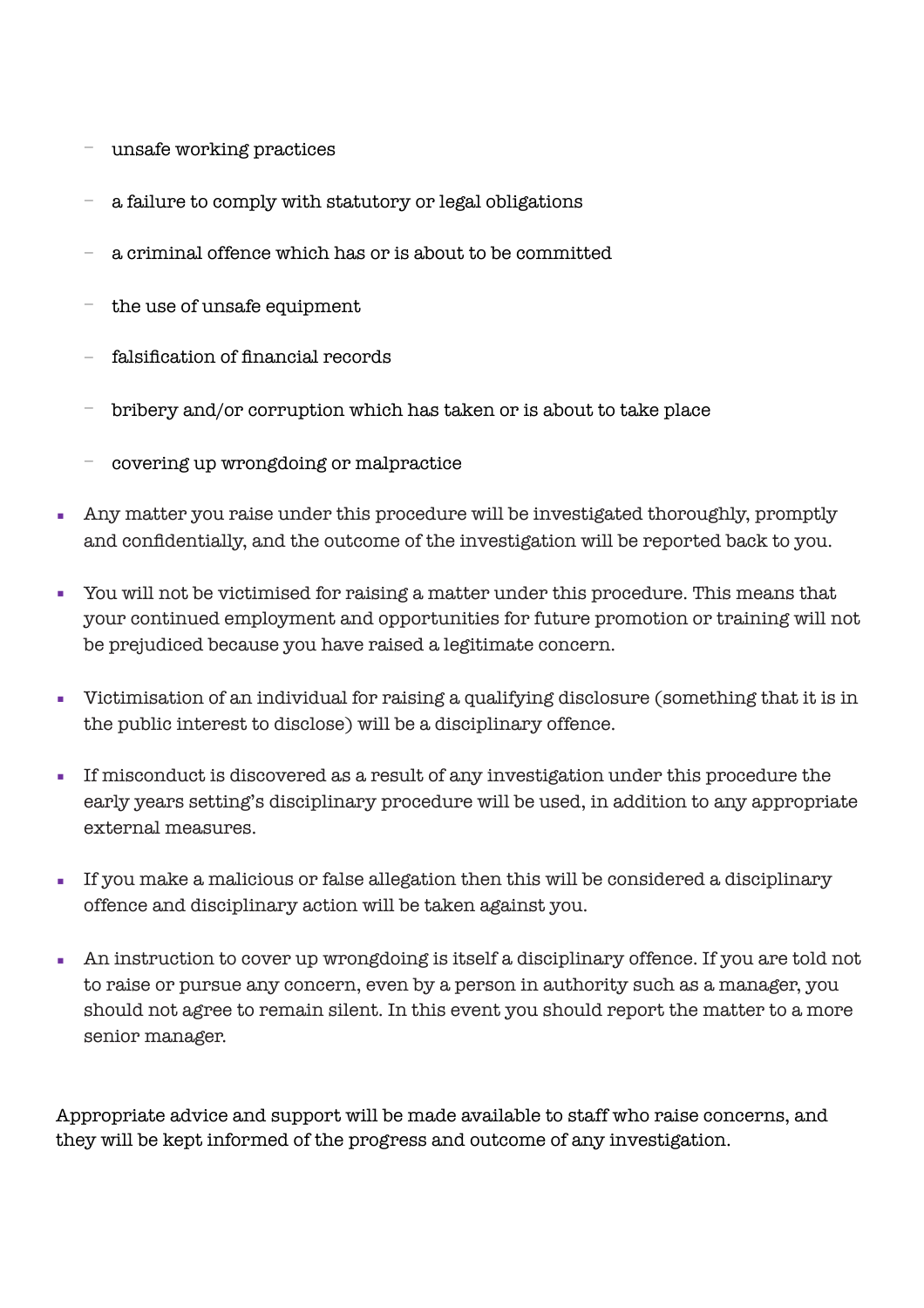## **Raising a Concern**

Staff, students and volunteers should raise concerns with the manager or management team. Concerns should be raised in writing and include:

- reference to the fact that it is a whistle blowing disclosure
- the background and history of the concerns
- names, dates and places (where possible)
- the reasons why the individual is concerned about the situation.

Staff who feel unable to put concerns in writing, can telephone or meet either the manager or a member of the management team.

### **Who should you contact?**

You should contact one of the following people in confidence:

*Sophia Covill 07576 659 729*

*Emma Biggs 074115 527 599*

# **Investigation**

The action taken will depend on the nature of the concern. All matters raised, **with the exception of allegations of abuse against a staff member, or unlawful activity**, will be investigated internally.

The appropriate person/s will investigate the concerns thoroughly, ensuring that a written response can be provided within ten working days.

The response should include details of how the matter was investigated, conclusions drawn from the investigation, and whom to contact should the staff member be unhappy with the response and wish to raise the matter.

If the investigation cannot be completed within the timescale above, the staff member should receive a response that indicates:

- progress to date
- how the matter is being dealt with
- how long it will take to provide a final response.

In order to protect individuals, initial enquiries (usually involving a meeting with the individual raising the concern), will be made to decide whether an investigation is appropriate and, if so, what form it should take. Concerns or allegations that raise issues